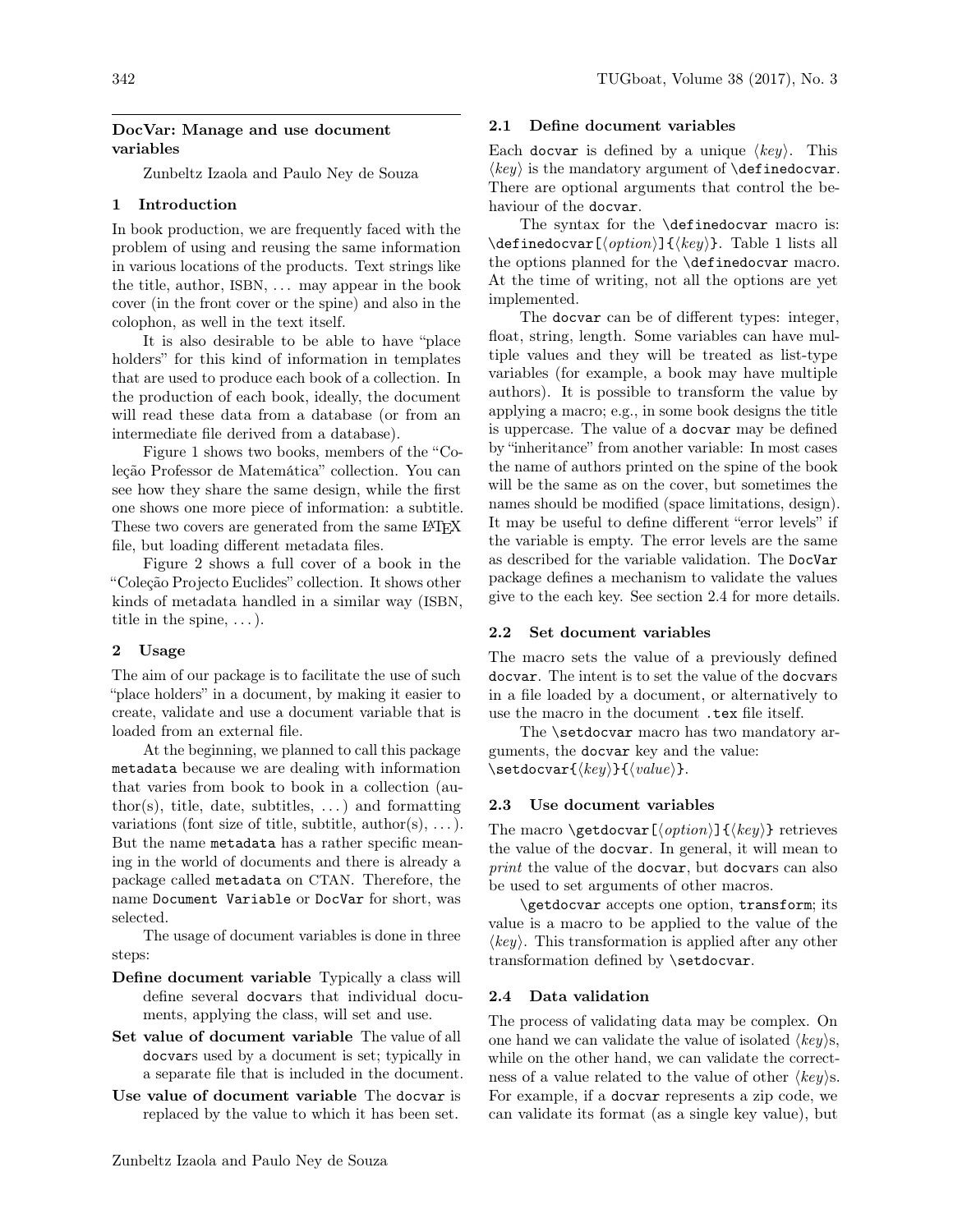

<span id="page-1-0"></span>Figure 1: Two examples of covers from the CPM collection.



<span id="page-1-1"></span>Figure 2: A full cover produced using DocVar

| Option    | value                          | Implemented? | Definition                                         |
|-----------|--------------------------------|--------------|----------------------------------------------------|
| type      | integer, float, string, length | No           | Type of the variable                               |
| multiple  | true, false                    | No           | Set to true if the docvar has multiple values      |
| empty     |                                | No           | Behaviour of <i>\usedocvar</i> when value is empty |
| inherit   | $\langle key \rangle$          | Yes          | docvar from which value may be inherited           |
| transform | macro                          | Yes          | Always transform value before using it.            |

<span id="page-1-2"></span>Table 1: Options of the **\definedocvar** macro.